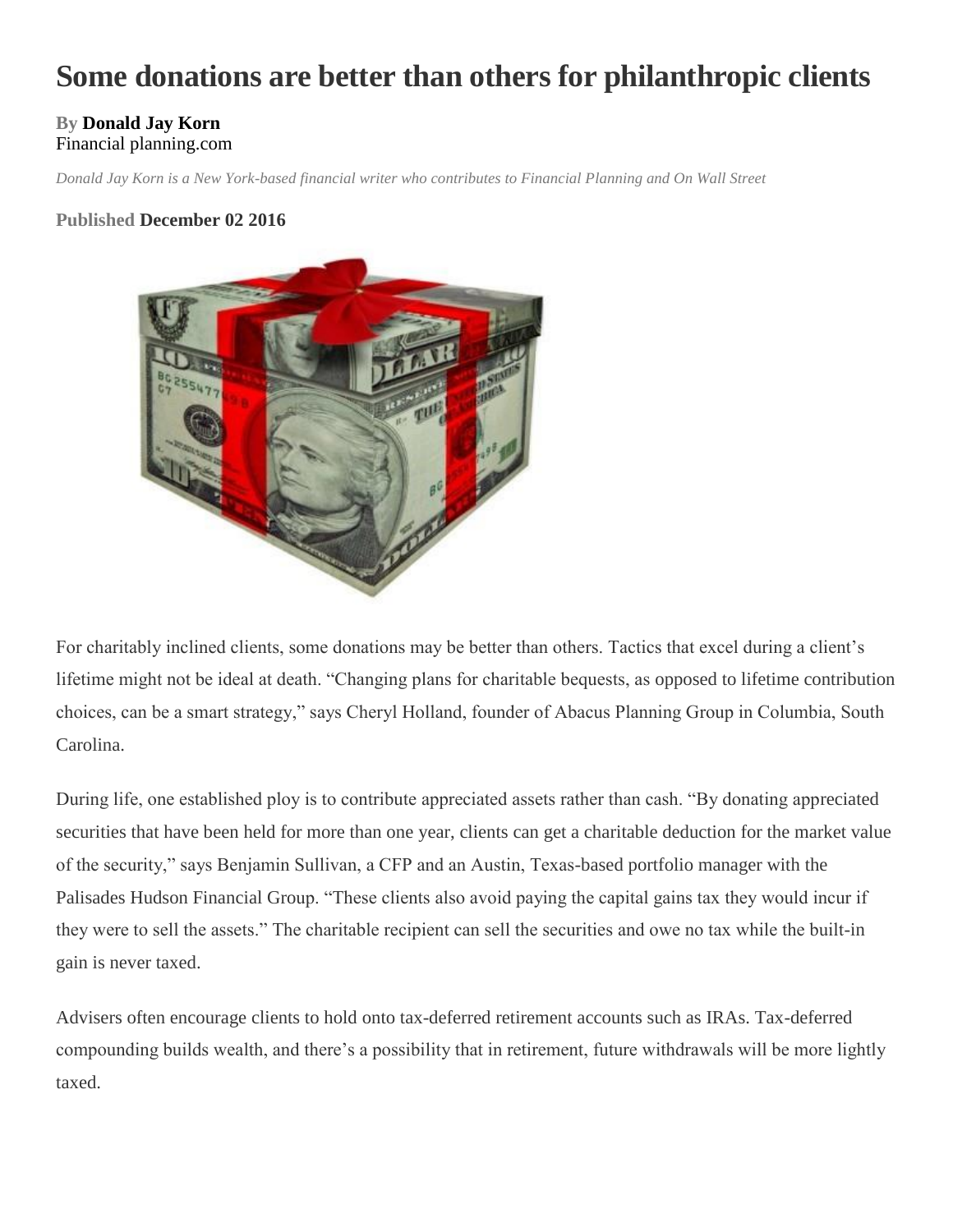# **FLIPPING THE SWITCH**

Philanthropy needn't stop with a client's heartbeat. The Giving USA Foundation reports charitable bequests reached \$31.76 billion in 2015, up more than 28% since 2013. When clients want to leave assets to a favorite cause, the lifetime donate-appreciated-securities-and-retain-IRA parlay can be turned on its head in estate planning.

| Charitable Bequests<br>Inflation adjusted donations, in \$billions. |                     |
|---------------------------------------------------------------------|---------------------|
|                                                                     |                     |
| 2006                                                                | \$25.75             |
| 2007                                                                | S27.19              |
| 2008                                                                | <b>S34.39</b>       |
| 2009                                                                | <b>S21.12</b>       |
| 2010                                                                | S <sub>25</sub> .43 |
| 2011                                                                | S26.53              |
| 2012                                                                | S25.44              |
| 2013                                                                | S24.77              |
| 2014                                                                | S31.16              |
| 2015                                                                | S31.76              |

Source: Giving USA 2016: The Annual Report on Philanthropy for the Year 2015.

"Because the cost basis of assets is adjusted to their fair market value at death, there's no benefit to donating appreciated securities at death," says Sullivan. The purpose of a lifetime donation of appreciated assets avoiding tax on capital gains—ceases to matter, as the heirs can sell inherited assets without paying tax on predeath appreciation.

"From a tax perspective, it's better to have the children inherit appreciated assets held in taxable accounts, at the parent's death," says Mike Piershale, president of Piershale Financial Group in Crystal Lake, Illinois. "The kids will then receive a step-up in cost basis, which will wipe out all capital gains on the inherited assets up to the date of the parent's death. This can be a huge tax savings for the heirs, on a future sale of those assets."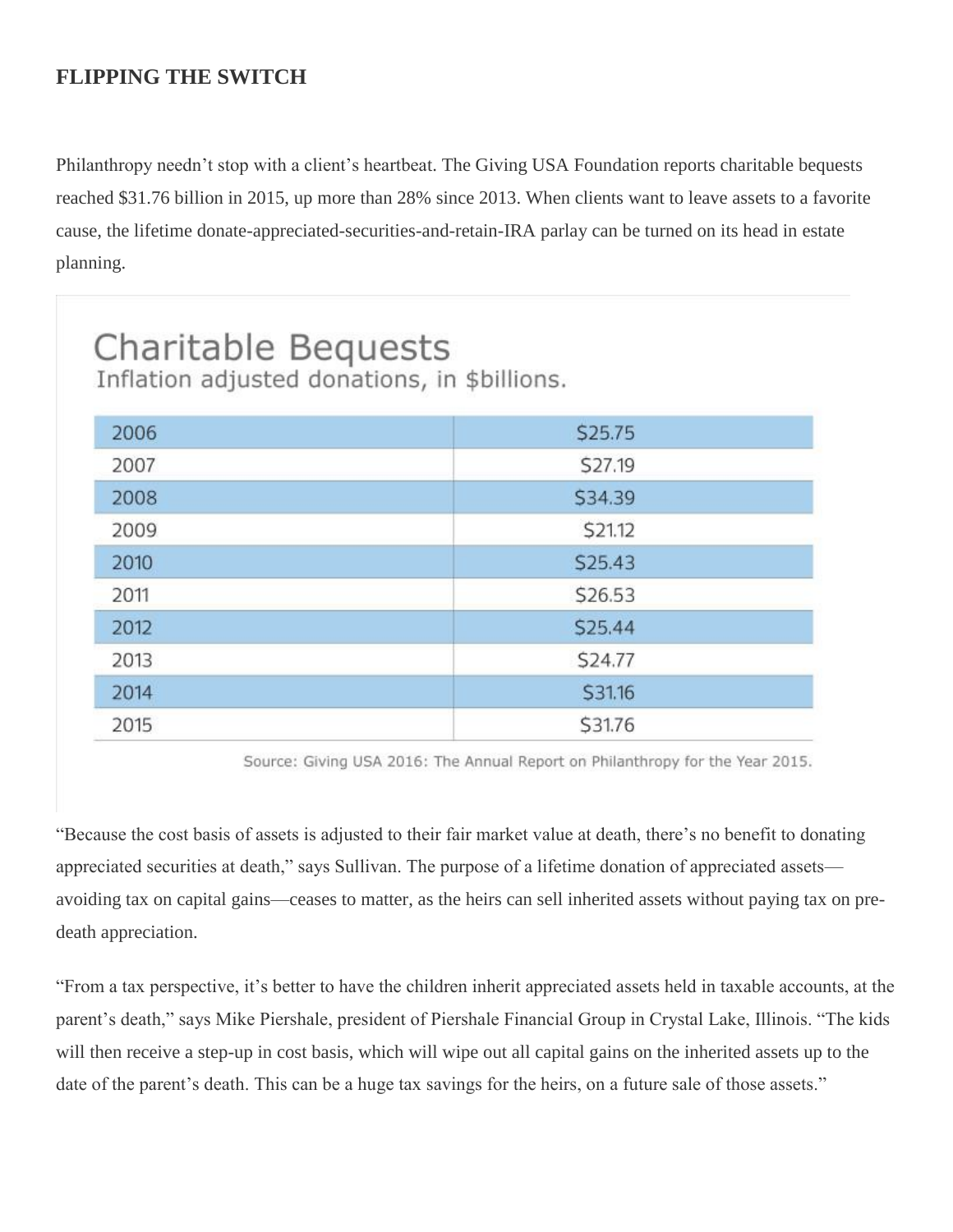If charitable bequests aren't fulfilled by appreciated assets, tax-deferred retirement plan dollars might be take their place. Those plans don't get a basis step-up at death: human IRA beneficiaries must take distributions and pay tax on pre-tax dollars. If an 80-something IRA owner leaves the account to a 50-something son or daughter, the IRA beneficiary may be at a career peak, in a high bracket, so those IRA distributions could be heavily taxed. A \$1 million IRA bequest might have a present value of \$600,000 or even less.



It's easy to underestimate how important philanthropy is to clients.

"Assets left to beneficiaries in a pre-tax retirement account such as an IRA will be taxed as ordinary income when they take distributions," says Piershale. "In most cases it should be a goal of advisers to help clients minimize assets left in such accounts, whenever possible, as long as that doesn't reduce the amount that the heirs would otherwise receive." Piershale adds bequeathing money to a qualified charity also reduces the size of a client's taxable estate, which can save taxes in some cases.

## **DECIDING ON THE DESIGNATION**

Once explained, the idea of bequeathing untaxed assets to charity while leaving appreciated assets to heirs, with a basis step-up, is easily grasped by clients. "It's pretty intuitive," says Holland. "However, many people are not aware of this strategy. We often review estate plans that call for a certain percentage of net worth to go to charity, but without the extra step of specifying that those dollars come from retirement plans. When appropriate, we'll sit down with the client's attorney, work together to amend the estate plan, and follow up with the beneficiary designations."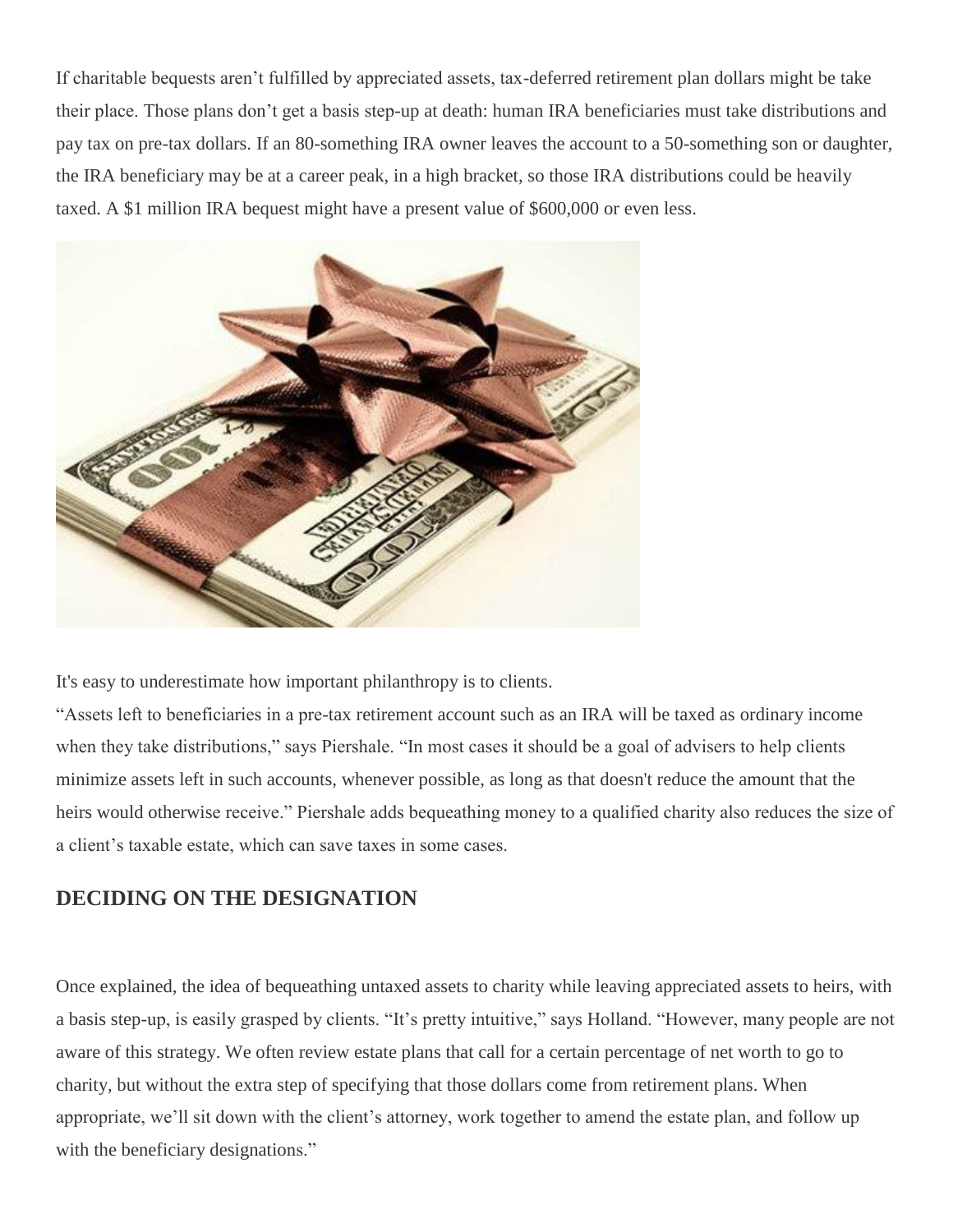#### **Quote**

"It's better to have the children inherit appreciated assets held in taxable accounts, at the parent's death." -- Mike Piershale

As Holland's comments indicate, bequeathing IRA money to charity generally is done through beneficiary designations. "There are two ways this can be done," she says. "One is to state that a percentage of the IRA is to go to a certain charity or charities. Many IRA custodians won't permit a dollar amount to be stated, probably for fear that the account won't be large enough at the IRA owner's death, but most will allow a percentage to go to charity." No matter how long the IRA owner lives, taking distributions, if there is some money in the account at death it will be possible to pay, say, 25% of the balance to charitable recipients named on the form.

The alternate approach is to calve off a new IRA, which will have one or more charities as designated beneficiaries. "We prefer retirement money left for charities to be in a separate account, one that has no human co-beneficiaries," says Marilyn Dimitroff, CFP, principal and director of wealth management at Planning Alternatives in Bloomfield Hills, Michigan. "We have clients who have moved some retirement funds to an IRA with charities as beneficiaries. The paperwork is relatively straightforward. On the other hand, if someone decides that a charity will get, say 25% of their existing IRA, adding the charity to their listed beneficiaries, then the human beneficiaries may have to use a shortened withdrawal plan."

Depending on the IRA owner's age at death, the entire balance of the account might have to be distributed by the end of the fifth year following the year of death. However, well-advised human beneficiaries can see that any charitable beneficiary has received its entire benefit before September 30 of the year after the year of death; then the remaining beneficiaries may be able to take required minimum distributions (RMDs) over their life expectancy, "stretching out" valuable tax deferral.

"We've seen it done both ways," says Holland. "Our preference is to keep the IRA money in one pot. That approach requires regular monitoring of the IRA, to see that the percentage left to charity is consistent with the client's desires." In addition, advisers and human beneficiaries should know the rule on paying out the charity before September 30 of the following year, if a possible stretch IRA is desired.

### **FINE POINTS**

Advisers also should be aware that not all IRAs will fit into this strategy. "Roth IRA distributions can be taxfree," says Dimitroff, "so they are not appropriate assets to leave to charity." When a human inherits a Roth IRA, an RMD schedule applies but the amount previously contributed may be withdrawn, untaxed; withdrawn